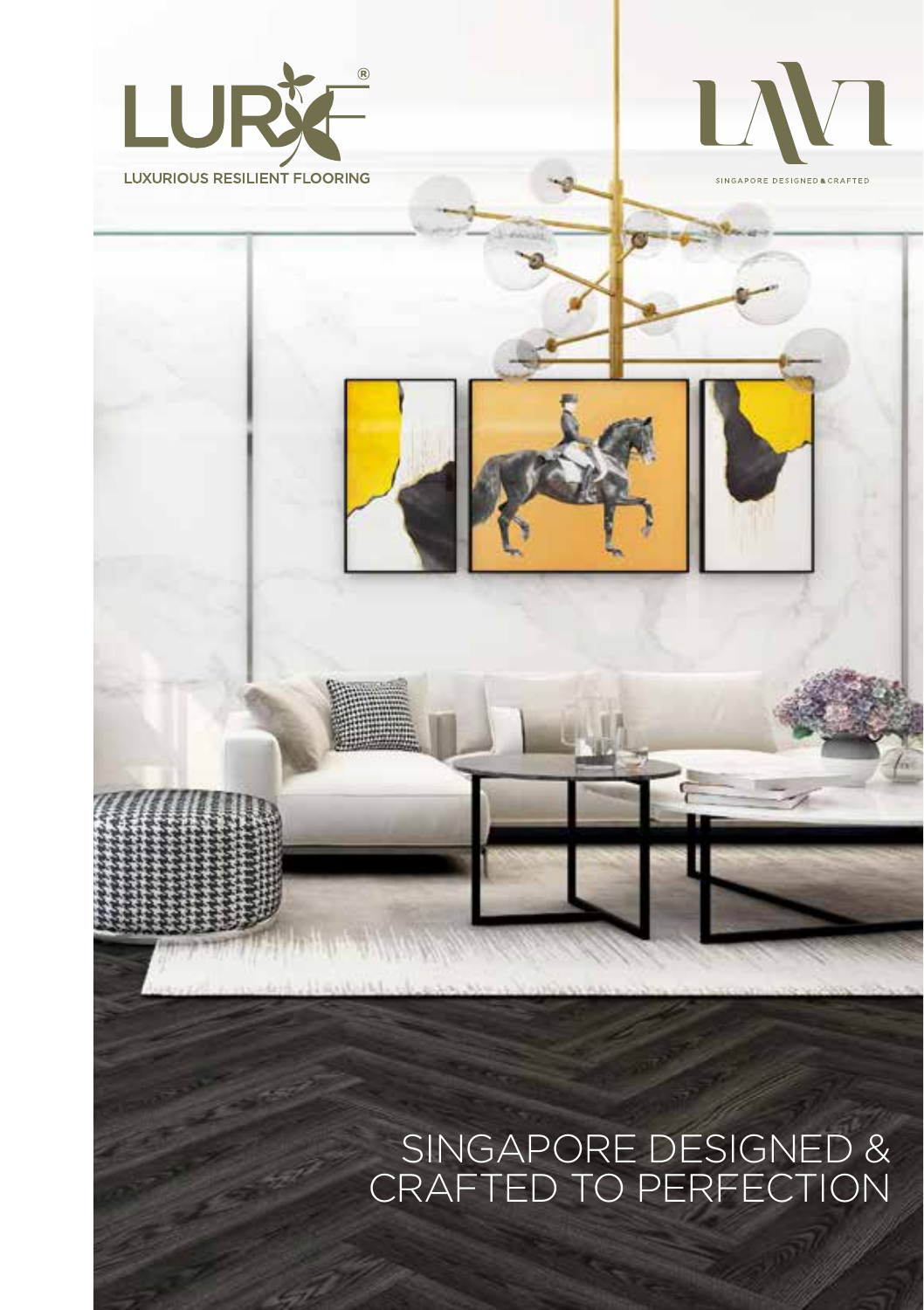

## **The Perfect Floor designed for a Lifetime of Pleasure**

Luxurious Resilient Flooring (LURF®) comprises a wide range of natural looking wood and stone designs featuring realistic colour shades and tones and seamless bevels that match the specific character of your flooring. With an extra matt finish, the floors are almost indistinguishable from real wood and tile flooring.

LURF® brings the future into your homes with its innovative advanced flooring technologies that combines high-performance product features with an unmatched natural look to meet your every interior design desires and hectic lifestyle needs.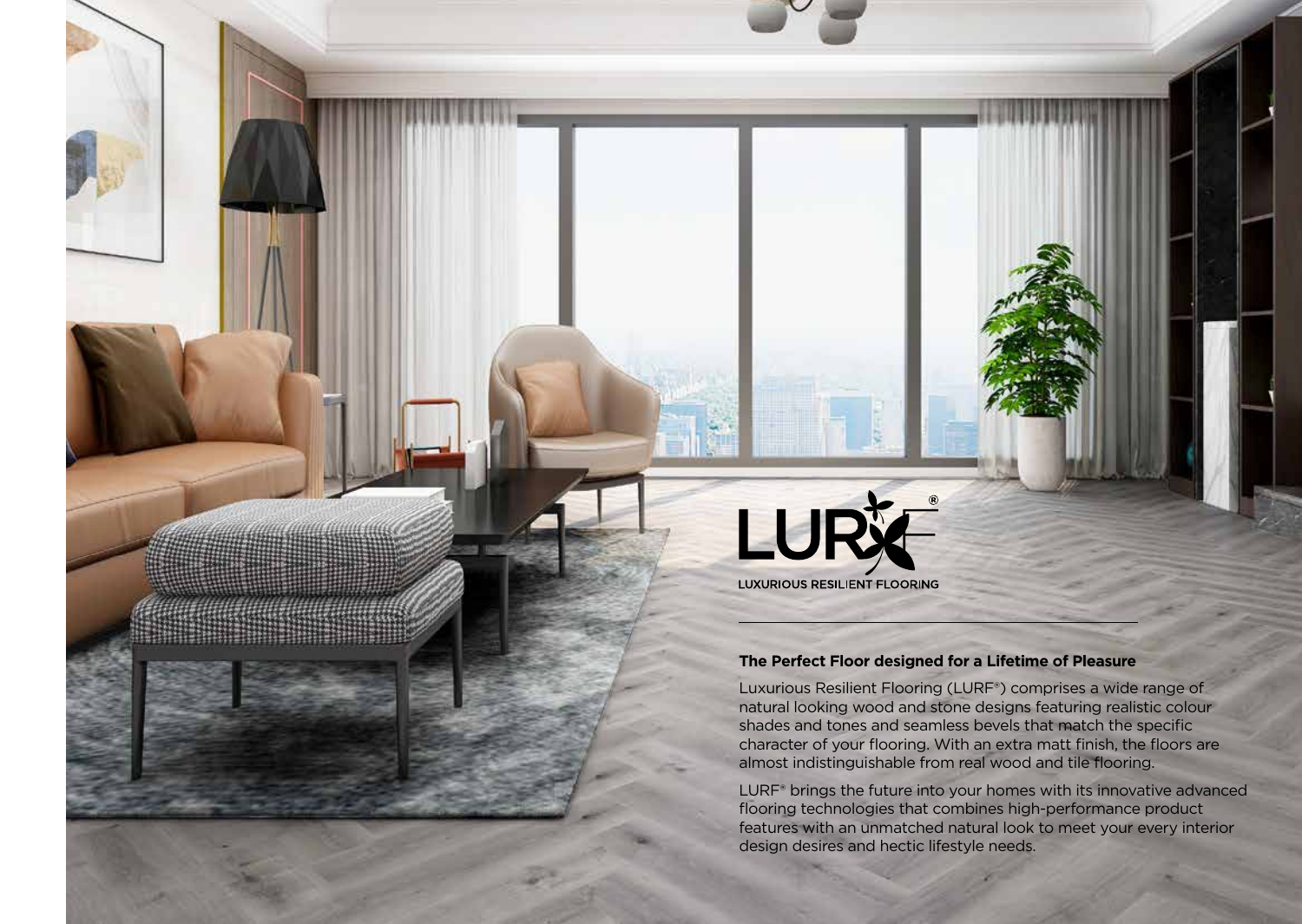



## **THE LAVI STORY**

When we started out in 2010, Floor Xpert wish was to bring world-class flooring solutions to our customers. We strongly believe in providing quality products at a reasonable pricing. With a mandate to deliver quality products, LURF® was created. LURF® is a range of luxurious vinyl tiles from Belgium that has garnered the likes of many home owners. Despite the success of LURF®, we were still listening & garnering feedbacks from our customers on their needs & wants. The question was - why can't we create a Singapore flooring that will beautify every interior floors that almost unnoticed create that warm home feeling.

With this in mind, we took one year through many R&D meetings, products testing and disappointments. Finally we created LAVI – Singapore Designed & Crafted to perfection.

LAVI is a premium collection, specially Designed & Crafted in Singapore. The all new collection under our LURF® brand, is inspired from customers' requirements. From the rigid core down to the smallest details, it is designed to perfectly fit into your lifestyle needs and wants. LAVI is an upgraded combination of the resilience of LURF® & the stability of a high-density rigid core, allowing it to have a greater dimensional stability than most vinyl in the market. Our patented Valinge 5Gi click system provides a strong and robust locking strength and is 100% waterproof. Every plank is enhanced with a commercial grade wear layer, increasing resistance to daily scratches and dents.

It is environmentally friendly, phthalate-free, great stability and is the ultimate ease of maintenance. Thru LAVI, we strive for a balance between quality and cost. It is indeed a premium Local Designed flooring solution for any residential or commercial areas.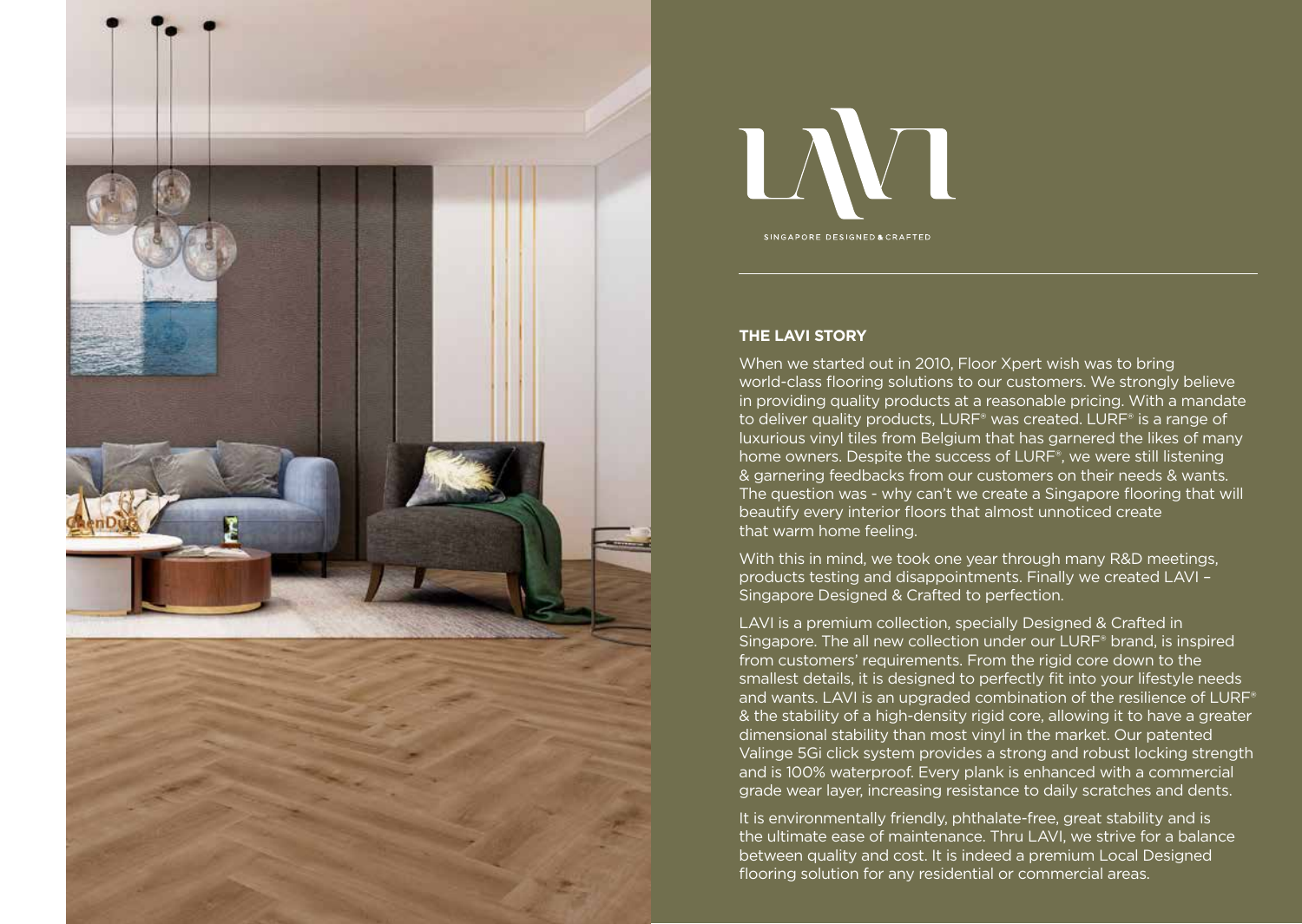

**SILENTFEET UNDERLAY**

Besides our natural rich visuals and pleasing aesthetic add-on to an interior. We inherit our features from the likes of LVT & WPC, so LAVI floors are 100% WATERPROOF. The ease of maintenance for the occasional water & gin spills makes it a daily breeze for you, keeping your floors looking good thru the years.

Play and fun are the essence in a home. Usually with such, accidents are unavoidable. That is why LAVI floors sets the new standard with new enhanced Rigid Core Technology that has increased resistance to scratches and dents. With a strong locking system and core durability, it is designed with great stability so much so your children can play on it without you having to worry.

On top of that, surround your home with love, fun, music and people. Discover the fantastic sound comfort with LAVI. With our SILENTFEET underlay, it ensures an ultimate quiet effect that brings the noise down to the minimum. So you can enjoy moments of peace and quiet, even with the mini cars and fire trucks zooming around in the nursery.





#### **PRODUCT WARRANTY**

RESIDENTIAL 10 YEARS COMMERCIAL 2 YEARS

LAVI collection is covered by the respective product & usage warranties.

\*Only applies to hidden defects in the flooring panels, i.e. material or production defects including delamination, reduced resistance of wear layer and water resistance of panels.







#### **LIFETIME WORKMANSHIP WARRANTY** DOMESTIC USE

Warranties apply only to the first owner and the first installation of the product and is not transferrable. The person deemed to be the first owner is the person stated as the buyer on the purchase invoice.

\*Only applies to improper installations such as falling skirting not caused by water damage, and joint sealant defects.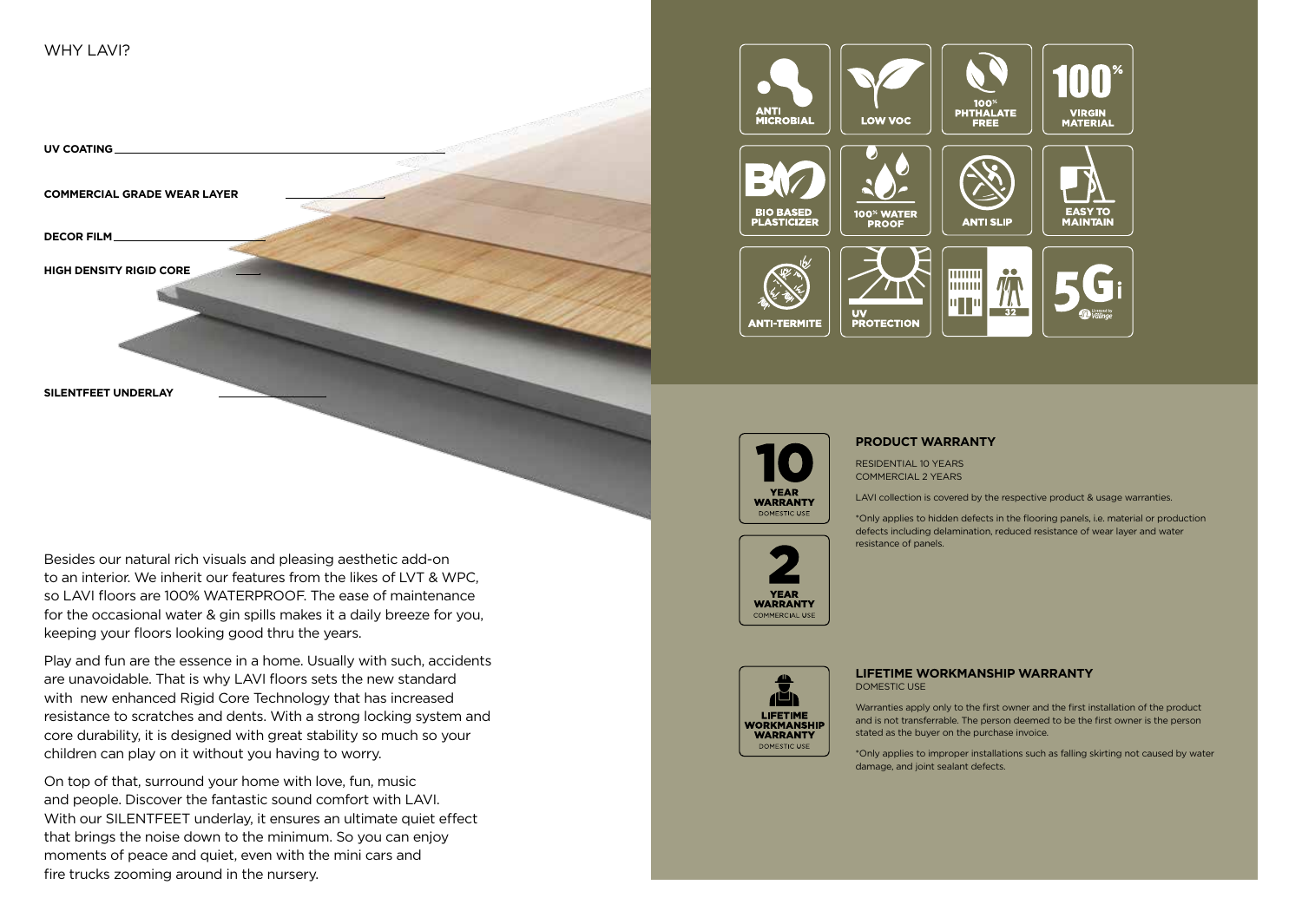





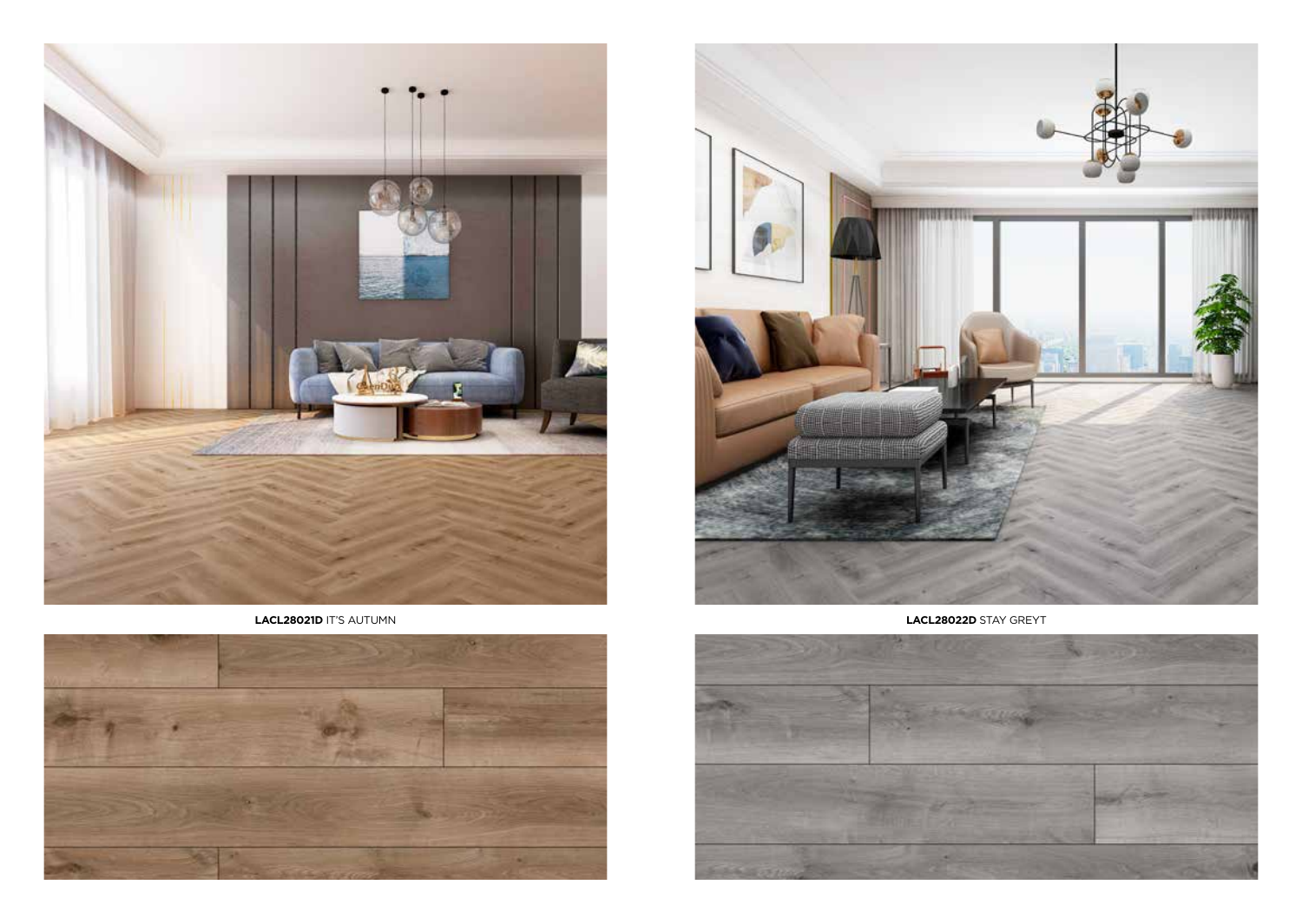

**LACL28023D** DARK KNIGHT **LACL28025D** SOFT KNOTS





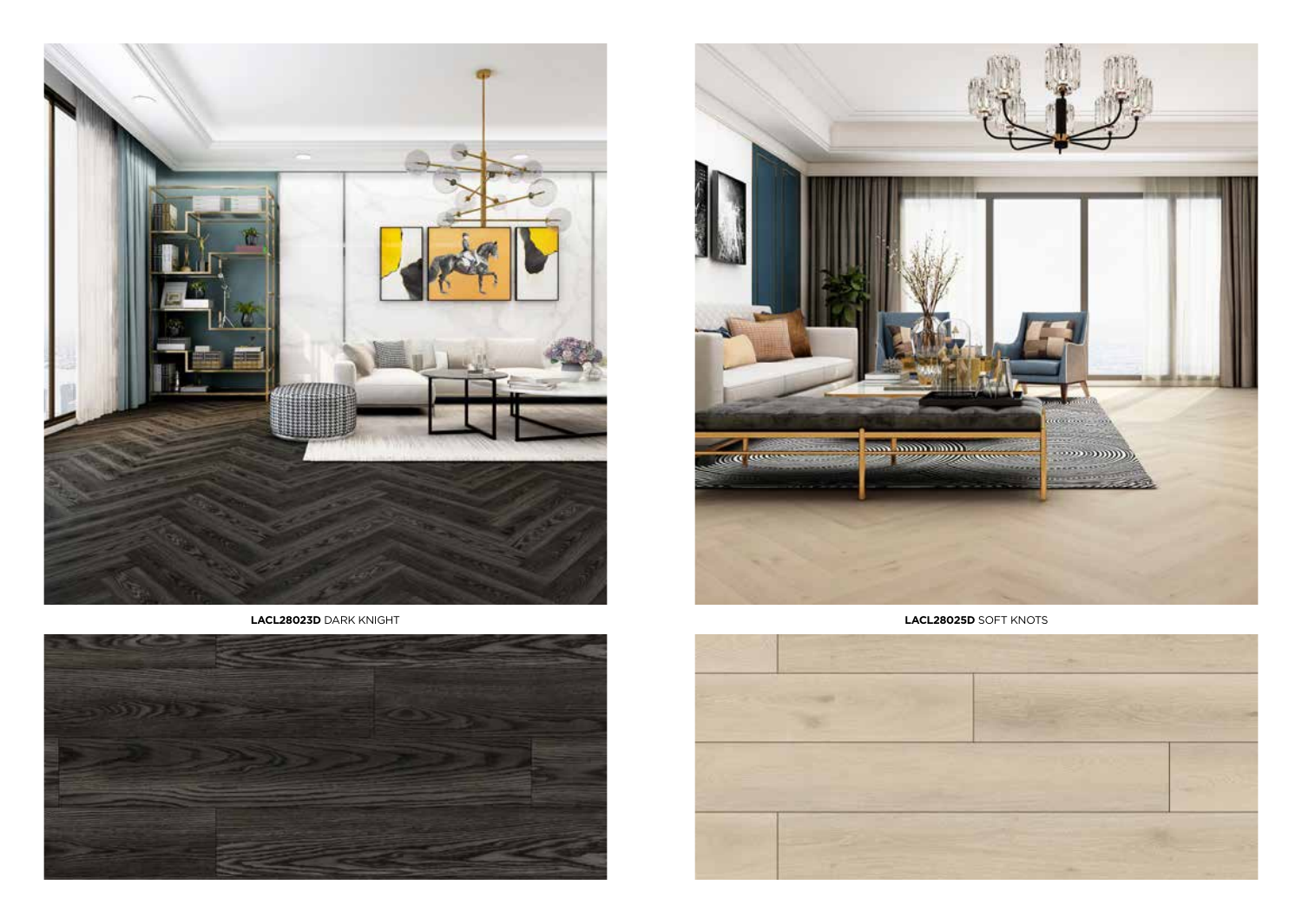

Clipsk is a collection of skirting that comes in a wide variety of colour options to match your every interior needs. Installed with the latest clipping system, it is easy installation, removal and replacement. Now you can keep your walls looking absolutely pleasant without unsightly nail holes.

With features like 100% waterproof, anti termite, scratch resistance and formaldehyde free, the natural wood texture blends in with your resilient flooring perfectly.







7 x 1.5 x 240cm Avaible in 20 colours



8 x 1.5 x 240cm Only for FXS01PS Ivory White Country & FXS19PS Ebony Black Country





**SCRATCH** 

RESISTANT

FASY

**INSTALLATION** 



**FORMALDEHYDE** 

FREE



**COLOUR** 

LASTING

10 Years against water damage and peeling

#### **Key General Conditions:**

**SURFACE** 

**TECHNICS** 

- • Do not allow cigarettes, matches or other very hot items to come in contact with the skirting as this may cause permanent damage
- • Cleaning efforts involving inappropriate cleaning products must be avoided at all times, and maintenance should be conducted according to Floor Xpert's guidelines.

#### **Exception:**

- Excludes product damage caused by:
- Improper usage and maintenance
- Distortion, movement, collapse of the ground or the supporting structure on which the product<br>is installed, attributable to negligence, abuse or intentional act of damage, wear and tear to the<br>product or any act of God s
- • Exposure to foreign substances such as grease, chemicals, oil, dirt, etc.
- • Owner negligence.

#### **Terms & Conditions:**

- • To make a claim under the warranty, Purchaser shall send to Merchant, within warranty period, a description of the claimed defect and proof of purchase.
- • Valid warranty claims will be honoured by replacement of defective product.
- • Kindly note that all claims are subjected based on case to case basis, and at Merchant's discretion. Merchant reserves the rights to reject if product has been found to be: tampered with, transferred of ownership, intentionally damage or handled by a third party.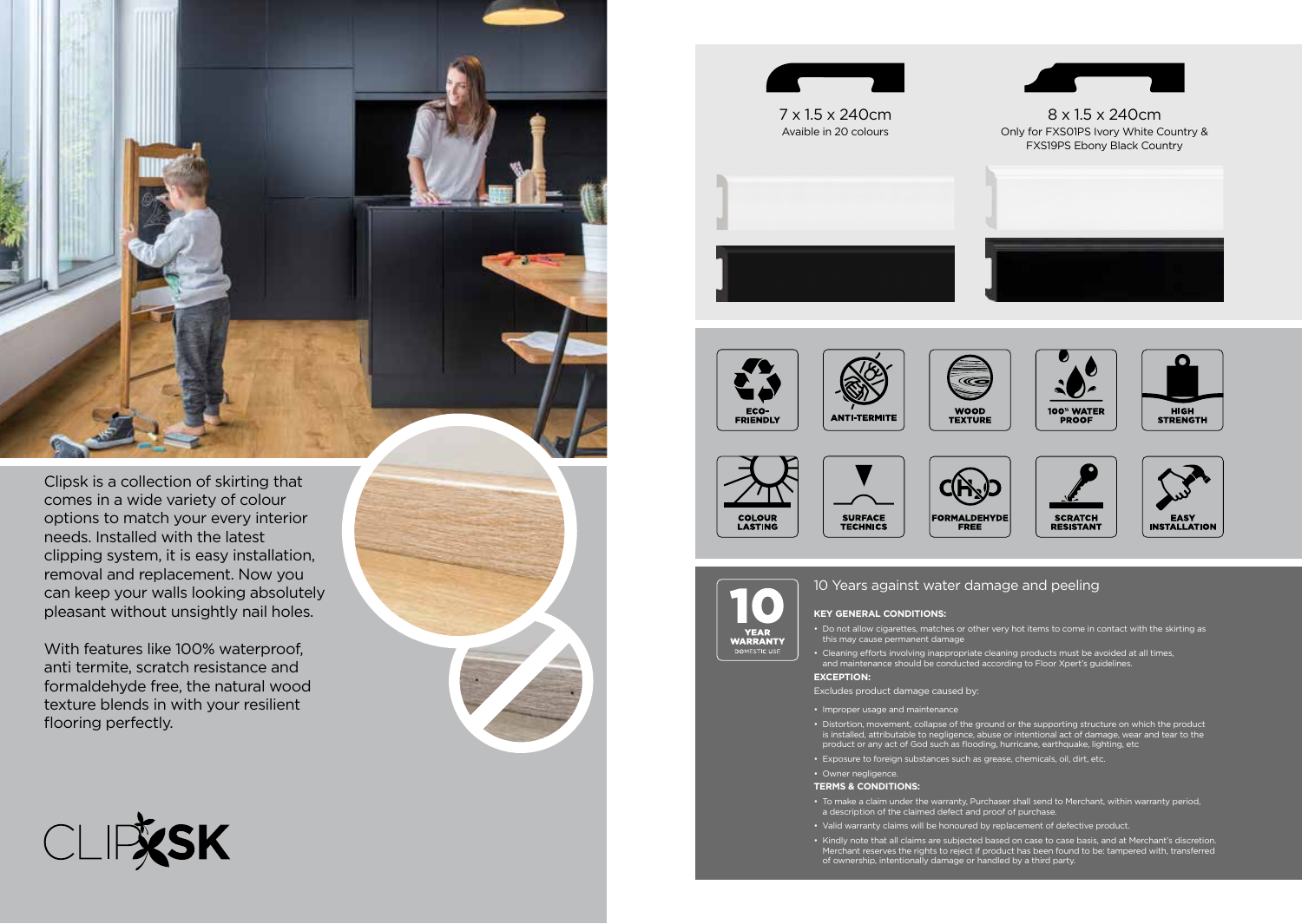



# **SilentFeet**

An underlay is an absolute necessity when laying a floor. Installing the right underlay has a major impact on the final look, quality and comfort of your LURF<sup>®</sup> floor.

SilentFeet helps to prevent minor irregularities of 1-2mm, providing a moisture barrier for the LURF® flooring with an excellent acoustic insulation (19dB) and reduces creaking noises when walking across the floor.

## **Thickness:**

1mm **Density:**  approx. 130kg/m3 **Area per roll:**  200sqft/roll **Mode of Usage:**  Applies to All LURF® LAVI Installations

| <b>PRODUCT SPECIFICATIONS</b>            |                              |                                                             |
|------------------------------------------|------------------------------|-------------------------------------------------------------|
| <b>Type</b>                              | <b>LAVI RIGID FLOORING</b>   |                                                             |
| Specifications                           | 630 x 126mm                  |                                                             |
| <b>Overall Thickness</b>                 | 5.0mm                        |                                                             |
| Wear Layer                               | AC4                          |                                                             |
| Installation                             | Valinge 5Gi Click            |                                                             |
| <b>TECHNICAL</b>                         | <b>STANDARD</b>              | LAVI                                                        |
| Dimension Squareness and<br>Straightness | <b>EN427</b>                 | Squareness: 0.18mm<br>Straightness: 0.07mm                  |
| <b>Dimensional Stability</b>             | <b>EN 434</b>                | 0.10%                                                       |
| Curling                                  | <b>EN 434</b>                | $0.06$ mm                                                   |
| Flexibility                              | EN435 Method A               | Pass                                                        |
| <b>Chemical Resistance</b>               | <b>EN 423</b>                | Pass                                                        |
| Resistant to Impact                      | NALFA LF 01-2011 Section 3.6 | No cracking or fracture                                     |
| Color Fastness to Artificial light       | EN 20105:B02 method          | $>=$ Grade6                                                 |
| <b>Residual Indentation</b>              | <b>EN 433</b>                | $0.06$ mm                                                   |
| Slip Resistance                          | EN 13893                     | Class DS                                                    |
| <b>Behaviour to Fire</b>                 | EN 13501-1                   | Bf1-S1                                                      |
| <b>Wear Resistance</b>                   | EN660-1/2                    | Group T                                                     |
| Sound Reduction                          | <b>ENISO717-2</b>            | 2 dB                                                        |
| <b>Electrical Resistance</b>             | EN 1815:2016 Method A        | Voltage: 0.2kV                                              |
| <b>Castor Chair Suitability</b>          | <b>EN425</b>                 | > 25000 cycles                                              |
| <b>Thermal Resistance</b>                | <b>EN12664</b>               | 0.12K/W                                                     |
| <b>Toxic Element Test</b>                | EN71-3                       | Not toxic. Does not contain<br>heavy metal and formaldehyde |

## **ENVIRONMENT & CERTIFICATES**

| CE.                     |                         |
|-------------------------|-------------------------|
| <b>Floorscore</b>       | EN14041: 2004/ AC: 2006 |
| Formaldehyde Emission   | ISO 16000: A+           |
| <b>VOC Emission</b>     |                         |
| Indoor Air Comfort Gold |                         |

GreenGuard Gold